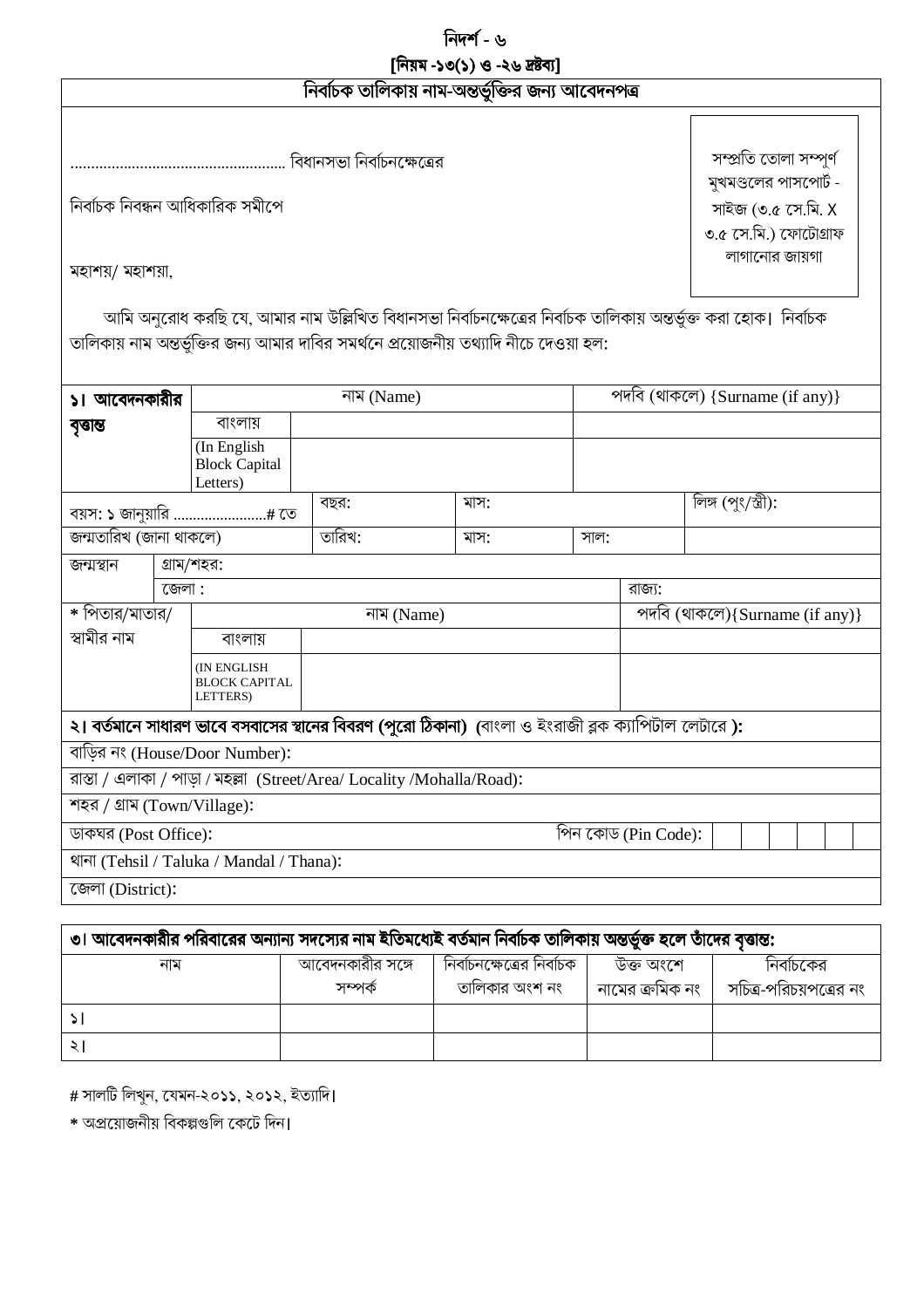| ৪। ঘোষণা                                                                                            |                                                                                |  |  |  |
|-----------------------------------------------------------------------------------------------------|--------------------------------------------------------------------------------|--|--|--|
| আমি আমার পূর্ণ জ্ঞান ও বিশ্বাস মতে এতদ্দারা ঘোষণা করছি যে :-                                        |                                                                                |  |  |  |
| (ক) আমি ভারতের নাগরিক;                                                                              |                                                                                |  |  |  |
| (খ) _________________ (তারিখ, মাস ও বছর) হতে অংশ-২-এ প্রদত্ত ঠিকানায় আমি সাধারণ ভাবে বসবাস করি;    |                                                                                |  |  |  |
| (গ) অন্য কোনও  নির্বাচনক্ষেত্রের নির্বাচক তালিকায় আমার  নাম অন্তর্ভুক্ত করার জন্য আমি আবেদন করিনি; |                                                                                |  |  |  |
| (ঘ) * এই বা অন্য কোনও নির্বাচনক্ষেত্রের নির্বাচক তালিকায়  আমার নাম ইতিমধ্যে অন্তর্ভুক্ত হয়নি।     |                                                                                |  |  |  |
| অথবা                                                                                                |                                                                                |  |  |  |
| ∗                                                                                                   | রাজ্যে নিম্নোক্ত ঠিকানায়, আমি পূর্বে সাধারণ ভাবে বসবাস করতাম বলে উক্ত রাজ্যের |  |  |  |
|                                                                                                     | বিধানসভা নির্বাচনক্ষেত্রের নির্বাচক তালিকায় আমার নাম অন্তর্ভুক্ত হয়ে থাকতে   |  |  |  |
| পারে এবং সেক্ষেত্রে উক্ত নির্বাচকতালিকা থেকে আমার নাম বাদ দেওয়ার জন্য অনুরোধ করছি।                 |                                                                                |  |  |  |
| পুরো ঠিকানা (পূর্বে সাধারণ ভাবে বসবাসের স্থানের বিবরণ)                                              | নির্বাচকের সচিত্র-পরিচয়পত্র ইতিমধ্যে দেওয়া হয়ে                              |  |  |  |
|                                                                                                     | থাকলে তার নম্বর                                                                |  |  |  |
|                                                                                                     |                                                                                |  |  |  |
|                                                                                                     |                                                                                |  |  |  |
|                                                                                                     | প্রদানের তারিখ ______________________                                          |  |  |  |
|                                                                                                     |                                                                                |  |  |  |
| আপনার মোবাইল ফোন নম্বর/ই-মেল আইডি থাকলে<br>স্থান:                                                   |                                                                                |  |  |  |
| অনুগ্রহ করে এখানে লিখে দিন (ইচ্ছাধীন)                                                               |                                                                                |  |  |  |
| তারিখ:                                                                                              | আবেদনকারীর সই বা টিপসই                                                         |  |  |  |
|                                                                                                     |                                                                                |  |  |  |

দ্রষ্টব্য: কোনও ব্যক্তি যদি এমন কোনও বিবৃতি দেন বা ঘোষণা করেন যা মিথ্যা, বা যা তিনি মিথ্যা বলে লানেন বা বিশ্বাস করেন বা বিশ্বাস করেন বা, তা হলে তিনি ১৯৫০ সালের জনপ্রতিনিধিত্ব আইনের ধারা-৩১ মতে দণ্ডনীয় হবেন (১৯৫০ সালের ৪৩ নম্বর)।

\* অপ্রয়োজনীয় বিকল্পগুলি কেটে দিন।

## গৃহীত ব্যবস্থা সম্পৰ্কে বিবরণ (সংশ্লিষ্ট নির্বাচক নিবন্ধন আধিকারিককে পূরণ করতে হবে)

নির্বাচক তালিকায় নাম অন্তভুক্তির জন্য শ্রী / শ্রীমতী / কুমারী \_\_ \_ -র ৬-নং নিদর্শে প্রদত্ত আবেদনপত্রটি গ্রহণ\*/ খারিজ\* করা হল।[১৮\* /২০\*/২৬(৪) $^{\rm f}$  নম্বর নিয়ম মোতাবেক] গ্রহণ অথবা [১৭\*/২০\*/২৬(৪) $^{\rm f}$  নম্বর নিয়ম মোতাবেক] খারিজের যেসব কারণ দর্শানো হয়েছে সেসবের বিশদ বিবরণ:

| স্তান∶                                     |                                      |                                       |
|--------------------------------------------|--------------------------------------|---------------------------------------|
| তারিখ:                                     | নির্বাচক নিবন্ধন আধিকারিকের স্বাক্ষর | (নির্বাচক নিবন্ধন আধিকারিকের শিলমোহর) |
| $\mathbf{r}$ , $\mathbf{r}$ , $\mathbf{r}$ |                                      |                                       |

 $^{\tt t}$  নির্বাচক তালিকার চূড়ান্ত প্রকাশের পরে ধারাবাহিক সংশোধনের সময়ে প্রযোজ্য।

\* অপ্রয়োজনীয় বিকল্পগুলি কেটে দিন।

## ফিল্ডলেভেল অফিসার (যেমন - বিএলও, ডেজিগনেটেড অফিসার, সুপারভাইজরি অফিসার)-এর মন্তব্য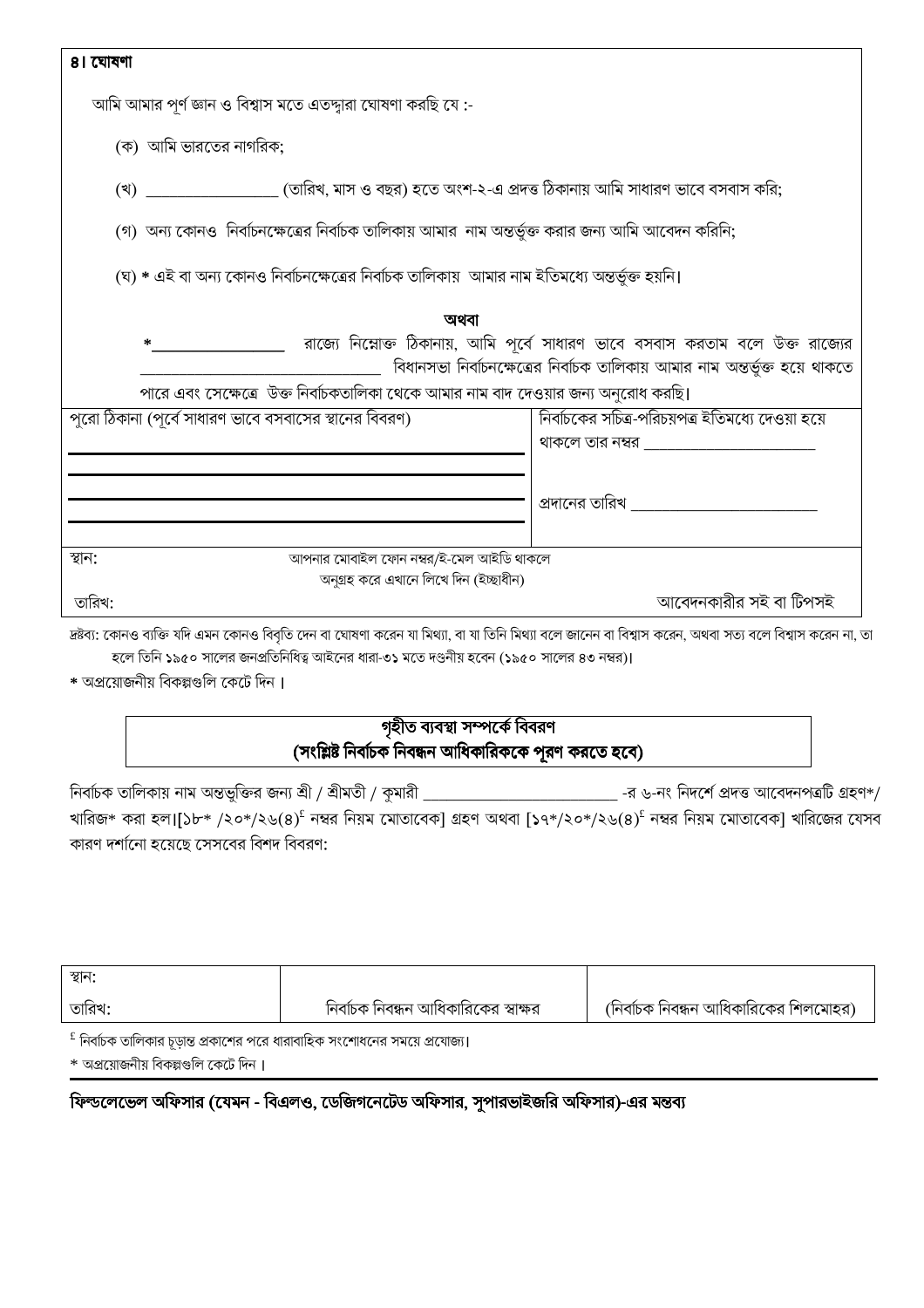[এই পৃষ্ঠাটি যথেষ্ট পুরু হতে হবে যাতে ডাকপথে পৃষ্ঠাটি ছিঁড়ে না যায়/ক্ষতিগ্রস্ত না হয়] <u>গৃহীত ব্যবস্থা সম্পৰ্কে অবগতিপত্ৰ</u> এই পৃষ্ঠায় দ্বিতীয় অংশটি সংশ্লিষ্ট নির্বাচক নিবন্ধন আধিকারিককে পূরণ করতে হবে এবং প্রথম অংশে উল্লিখিত আবেদনকারীর দেওয়া ঠিকানায় পাঠাতে হবে। প্ৰথম অংশ পাঠানোর সময নিৰ্বাচক নিবন্ধন আধিকাবিককে ডাকমাশুল স্ট্যাম্প লাগাতে হবে। নিদর্শ-৬-এ প্রদত্ত.............  $**$  শ্রী / শ্রীমতী / কুমারী  $\_$ -র /এর আবেদনপত্রটি \*\*(পুরো ঠিকানা): রাস্তা / এলাকা / পাড়া: শহর / গ্রাম: পিন কোড: \*\*আবেদনকারীকে পুরণ করতে হবে। দ্বিতীয় অংশ \_\_\_-র /<mark>এর নাম \_\_</mark>\_\_\_\_ নং বিধানসভা ক) গ্রহণ করা হল এবং শ্রী / শ্রীমতী / কুমারী \_\_\_\_\_\_\_\_\_

| খ)                          | <u> 1980 - Jan Barbarat, martin da basar da basar da basar da basar da basar da basar da basar da basar</u> |                             |                           |
|-----------------------------|-------------------------------------------------------------------------------------------------------------|-----------------------------|---------------------------|
|                             | কারণে খারিজ করা হল ।                                                                                        |                             |                           |
| তারিখ: <b>_____________</b> |                                                                                                             |                             |                           |
|                             |                                                                                                             |                             | নিৰ্বাচক নিবন্ধন আধিকারিক |
|                             |                                                                                                             |                             | ঠিকানা                    |
|                             |                                                                                                             |                             |                           |
|                             |                                                                                                             |                             |                           |
|                             |                                                                                                             | আবেদনপত্রের প্রাপ্তিস্বীকার |                           |
|                             |                                                                                                             |                             |                           |
|                             |                                                                                                             |                             |                           |

তারিখ: **\_\_\_\_\_\_\_\_\_\_\_\_** 

বাডির নং:

ডাকঘর:

থানা: জেলা: [নিদর্শ-৬ পরবর্তী অংশ.......]

নির্বাচক নিবন্ধন আধিকারিকের পক্ষে আবেদনপত্ৰ গ্ৰহণকারী আধিকারিকের স্বাক্ষর

 $\delta$ কানা $\Box$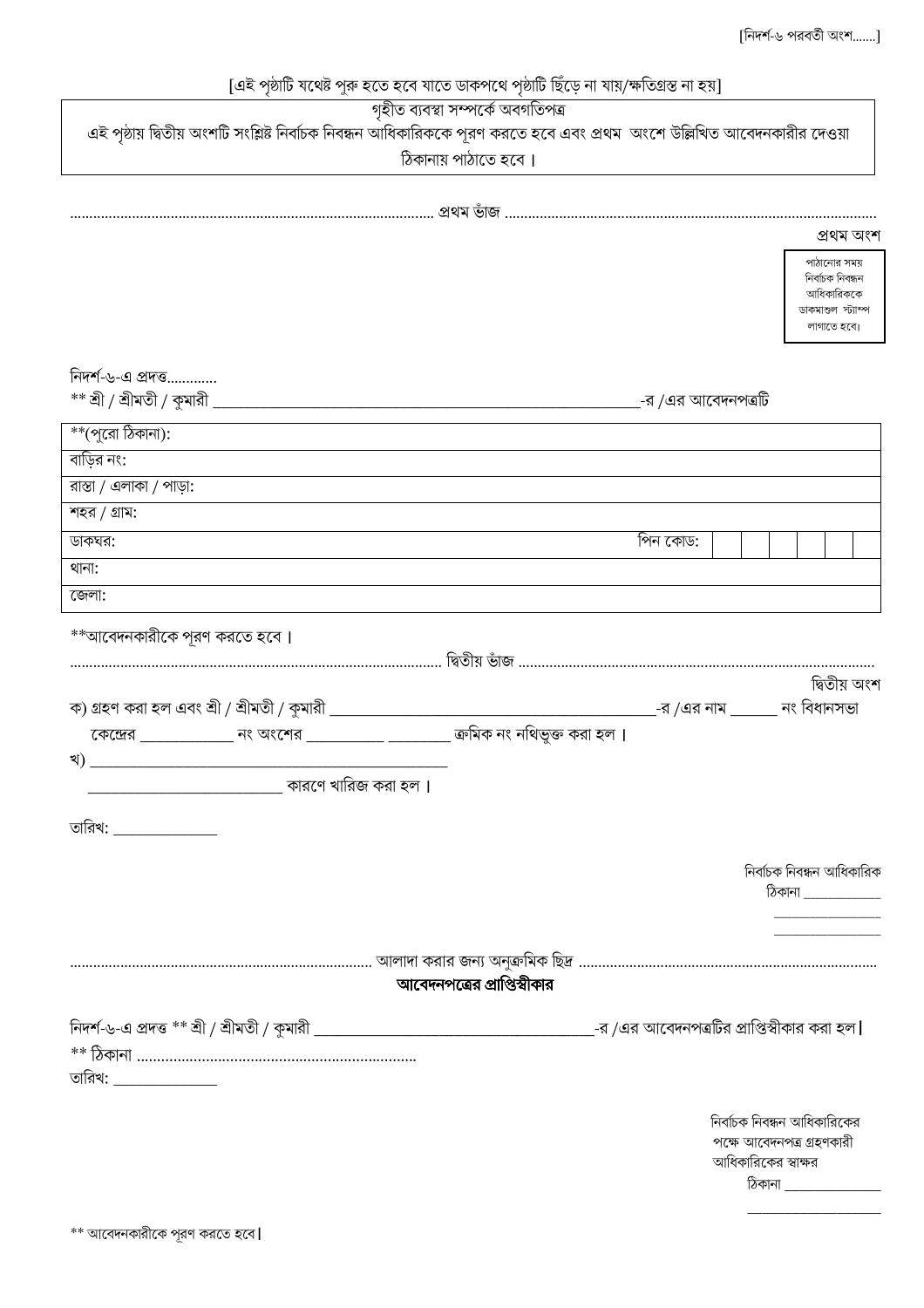### আবেদন জানানোর জন্য নিদর্শ-৬ (ফর্ম-৬) কী ভাবে পুরণ করতে হবে সেই সংক্রান্ত নির্দেশিকা

সাধারণ নির্দেশাবলি

### কে নিদর্শ-৬ (ফর্ম-৬)-এ আবেদন জানাতে পারেন ?

- ১। যে-বছরের ১ জানুয়ারিকে ভিত্তি-তারিখ ধরে ভোটার তালিকার সংশোধন হচ্ছে, কোনও ব্যক্তি যিনি এই প্রথমবারের জন্য আবেদন জানাচ্ছেন তাঁর বয়স উক্ত তারিখে ১৮ বছর বা তার বেশি হতে হবে।
- ২। কোনও ভোটার যিনি তাঁর বর্তমান বিধানসভা নির্বাচনক্ষেত্র থেকে অন্য বিধানসভা নির্বাচনক্ষেত্রে সাধারণ ভাবে বসবাসের স্থান পরিবর্তন করেছেন।

#### কখন নিদৰ্শ-৬ (ফৰ্ম-৬)-এ আবেদন জানানো যাবে ?

- ১। বিধানসভা নির্বাচনক্ষেত্রের থসড়া ভোটার তালিকা প্রকাশের পর আবেদন জানানোর জন্য নির্দিষ্টকৃত দিনগুলিতে আবেদন জানানো যাবে। সংশোধনের কর্মসূচি ঘোষিত হলে আবেদনপত্র জমা নেওয়ার দিন-তারিখ জানিয়ে প্রচার চালানো হয়।
- ২। আবেদনপত্রের কেবল এক কপিই জমা দিতে হবে।
- ৩। সংশোধনের কর্মসূচি চালু না-থাকলেও সারা বছর ধরেই নাম তোলার জন্য আবেদনপত্র জমা করা যায়। **তবে সেক্ষেত্রে** আবেদনপত্রের দু'কপি জমা দিতে হবে।

### কোথায় নিদর্শ-৬ (ফর্ম-৬)-এ আবেদন জানানো যাবে ?

- ১। খসড়া ভোটার তালিকা প্রকাশের পরে সংশোধন চলাকালীন যে-বিনির্দিষ্ট স্থান (ডেজিগনেটেড লোকেশন)-এ খসড়া ভোটার তালিকা প্রকাশিত হয়েছে. সেই স্থানে (বেশির ভাগ ক্ষেত্রেই যা হল একটি ভোটগ্রহণকেন্দ্র) আবেদনপত্র জমা করা যাবে। এ ছাডাও, সংশ্লিষ্ট নির্বাচনক্ষেত্রের নির্বাচক নিবন্ধন আধিকারিক (ইআরও) এবং সহকারী নির্বাচক নিবন্ধন আধিকারিক (এইআরও)-এর কাছে তা জমা করা যাবে।
- ২। বছরের যে-সময়ে সংশোধনের কর্মসূচি থাকে না, তখন কেবল সংশ্লিষ্ট নির্বাচক নিবন্ধন আধিকারিকের কাছেই আবেদনপত্র জমা করা যাবে।

## কী ভাবে নিদর্শ-৬ (ফর্ম-৬) পূরণ করতে হবে ?

১। যে-বিধানসভা নির্বাচনক্ষেত্রে নাম নিবন্ধ করতে চাইছেন, সেই নির্বাচনক্ষেত্রের নির্বাচক নিবন্ধন আধিকারিকের সমীপে আবেদন জানাতে হবে। ফাঁকা জায়গাটিতে নির্বাচনক্ষেত্রের নাম লিখতে হবে।

#### ২। নাম (তথ্যভিত্তিক প্ৰমাণ-সহ)

ডোটার তালিকা এবং সচিত্র-ভোটার কার্ড (এপিক)-এ যে-ভাবে নিজের নামটি ছাপা হওয়া দরকার সেই ভাবেই নামটি লিখতে হবে। পদবি ছাড়া পুরো নামটি প্রথম ঘরে এবং পদবি দ্বিতীয় ঘরে লিখতে হবে। পদবি না-থাকলে কেবল নামই লিখুন। নাম বা পদবির অঙ্গ হিসাবে বর্ণের উল্লেখের প্রচলন না-থাকলে বর্ণের উল্লেখ করবেন না। শ্রী, শ্রীমতী, কুমারী, খান, বেগম, পণ্ডিত, ইত্যাদি উপাধির উল্লেখের কোনও প্রয়োজন নেই।

#### ৩। বয়স (তথ্যভিত্তিক প্ৰমাণ-সহ)

যে-বছরের ১ জানুয়ারিকে ভিত্তি-তারিখ ধরে ভোটার তালিকার সংশোধন হচ্ছে, আবেদনকারীর বয়স উক্ত তারিখে ১৮ বছর বা তার বেশি হতে হবে। বছর ও মাসে ভেঙে বয়সের উল্লেখ করতে হবে। উদাহরণস্বরূপ, ১৯৯৪-**এর ১ জানয়ারি** বা তার পূর্বে জন্মগ্রহণ করেছেন এমন ব্যক্তিই **২০১২-এর ১ জানুয়ারিকে** ভিত্তি-তারিখ ধরে ভোটার তালিকার সংশোধনের সময় তাঁর নাম তোলার জন্য যোগ্য বলে বিবেচিত হবেন। কিন্তু, ১৯৯৪-**এর ২ জানুয়ারি এবং ১৯৯৫-এর ১ জানুয়ারির** মধ্যে জন্মগ্রহণ করলে ২০১৩-এর ১ জানুয়ারিকে ভিত্তি-তারিখ ধরে পরবর্তী সংশোধনের সময় তিনি তাঁর নাম তোলার জন্য যোগ্য বলে বিবেচিত হবেন।

#### ৪**। লিঙ্গ**

সংশ্লিষ্ট ঘরে আপনার লিঙ্গ, যেমন - পুরুষ / নারী, পুরো লিখুন। আবেদনকারী পুরুষ বা নারী হিসাবে চিহ্নিত হতে অসম্মত হলে, তিনি তাঁর লিঙ্গ হিসাবে 'অন্যান্য' বলে উল্লেখ করতে পারেন।

#### ৫। জন্মতারিখ (তথ্যভিত্তিক প্রমাণ-সহ)

তারিখ-মাস-সালের ঘরে জন্মতারিখ সংখ্যায় লিখন।

#### জন্মতারিখের প্রমাণস্বরূপ যে-সব নথির কোন একটি আবেদনপত্রের সঙ্গে সংযুক্ত করতে হবে সেগুলি হল:

- ক) উপযুক্ত পৌর বা অন্য কর্তৃপক্ষের কর্তৃক প্রদত্ত জন্মের শংসাপত্র, অথবা ব্যাপ্টিজম সার্টিফিকেট, বা
- খ) আবেদনকারী সর্বশেষ যে-বিদ্যালয়ে পড়াশুনা করেছেন সেই সরকারি বা সরকার-অনুমোদিত বিদ্যালয় প্রদত্ত জন্মের শংসাপত্র, বা